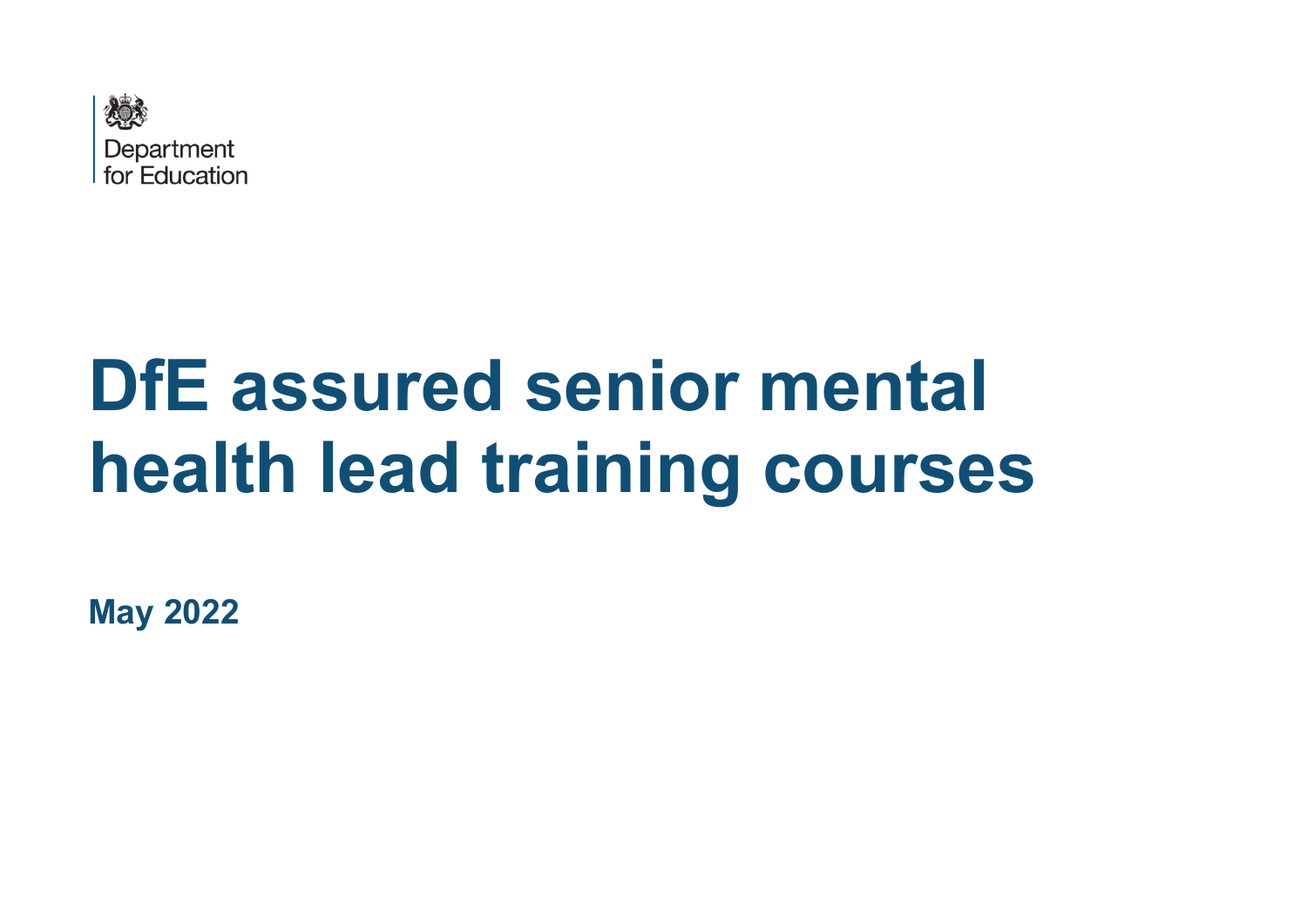## **Purpose**

Below you will find a complete list of DfE quality assured courses that schools and colleges in England can pay for using a senior mental health lead training grant.

Courses are listed in alphabetical order by the training provider delivering each course. There are now 121 courses available, being delivered across 75 providers.

Further information on the quality assurance process and criteria can be found on the [contracts finder](https://www.contractsfinder.service.gov.uk/Notice/fed4d328-7879-4bc2-8727-63ef178b7503).

Only these courses are approved by DfE, and this list will be updated at the end of each month to reflect all the training providers and courses that are DfE assured.

DfE reserves the right to remove a course(s) from its list of quality-assured courses at any time, where it is reasonable to do so, to ensure schools and colleges receive high quality training.

## **To select a course**

A diverse range of courses are available to enable senior mental health leads to develop the [knowledge](https://assets.publishing.service.gov.uk/government/uploads/system/uploads/attachment_data/file/995681/Learning_outcomes_for_senior_mental_health_leads_in_schools_and_colleges.pdf) and skills required to implement a whole school or college approach to mental health and wellbeing.

Schools and colleges seeking to identify a course that most closely meets their specific needs and preferences are encouraged to use our [online tools available.](https://www.leedsbeckett.ac.uk/smhl)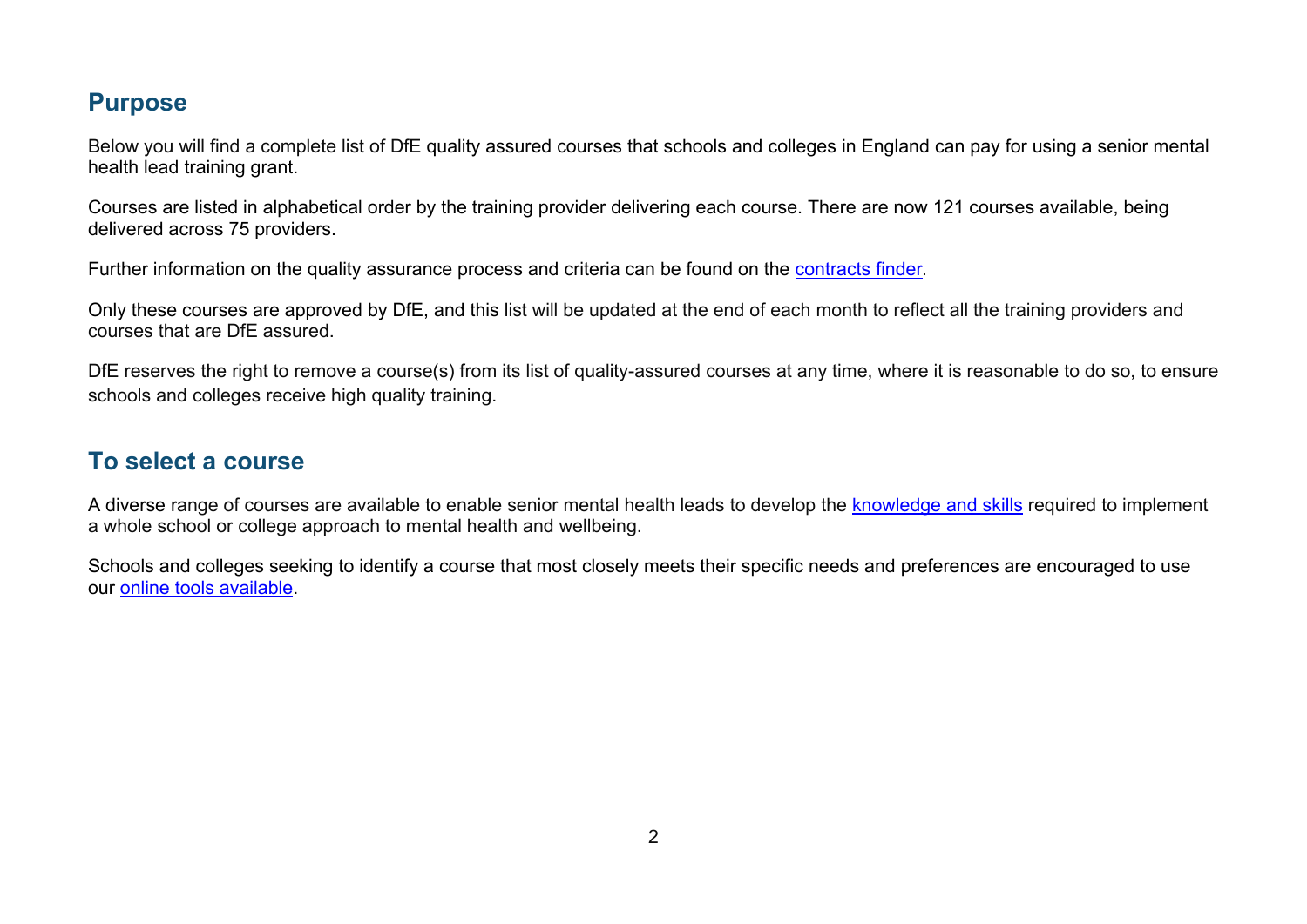| <b>Training provider</b><br>name             | <b>Training course title</b>                                                                 | <b>Course</b><br>Code | <b>Types of Setting Course is Intended For</b>                                                                                         |
|----------------------------------------------|----------------------------------------------------------------------------------------------|-----------------------|----------------------------------------------------------------------------------------------------------------------------------------|
|                                              | West Midlands Secondary Schools Senior<br><b>Mental Health Lead Training</b>                 | SMHL013               | Secondary Schools; Middle deemed secondary                                                                                             |
| <b>Altruist Enterprises UK</b>               | Multi-Academy Trust Senior Mental Health<br><b>Lead Training</b>                             | SMHL049               | All settings                                                                                                                           |
| Ltd                                          | West Midlands Primary School Senior<br><b>Mental Health Lead Training</b>                    | SMHL056               | Primary Schools; Middle deemed primary                                                                                                 |
|                                              | West Midlands Combined Setting Senior<br><b>Mental Health Lead Training</b>                  | SMHL067               | All settings                                                                                                                           |
| Bath & North<br><b>Somerset East Council</b> | Senior Mental Health Leadership in B&NES,<br>Swindon and Wiltshire                           | SMHL001               | Primary Schools; Secondary Schools; Colleges (Sixth<br>Form and Further Education Colleges); Special schools;<br>Alternative provision |
| <b>Becton School</b>                         | Senior Mental Health Lead Training -<br>Secondary                                            | SMHL076               | Secondary schools                                                                                                                      |
|                                              | Senior Mental Health Lead Training - Special                                                 | SMHL077               | Special schools                                                                                                                        |
| <b>Birmingham Education</b><br>Partnership   | <b>Birmingham Education Partnership Senior</b><br>Mental Health Lead training - Beginning    | SMHL017               | Primary Schools; Secondary Schools; Special schools;<br><b>Alternative Provision</b>                                                   |
|                                              | <b>Birmingham Education Partnership Senior</b><br>Mental Health Lead training - Intermediate | <b>SMHL100</b>        | Primary Schools; Secondary Schools; Special schools;<br><b>Alternative Provision</b>                                                   |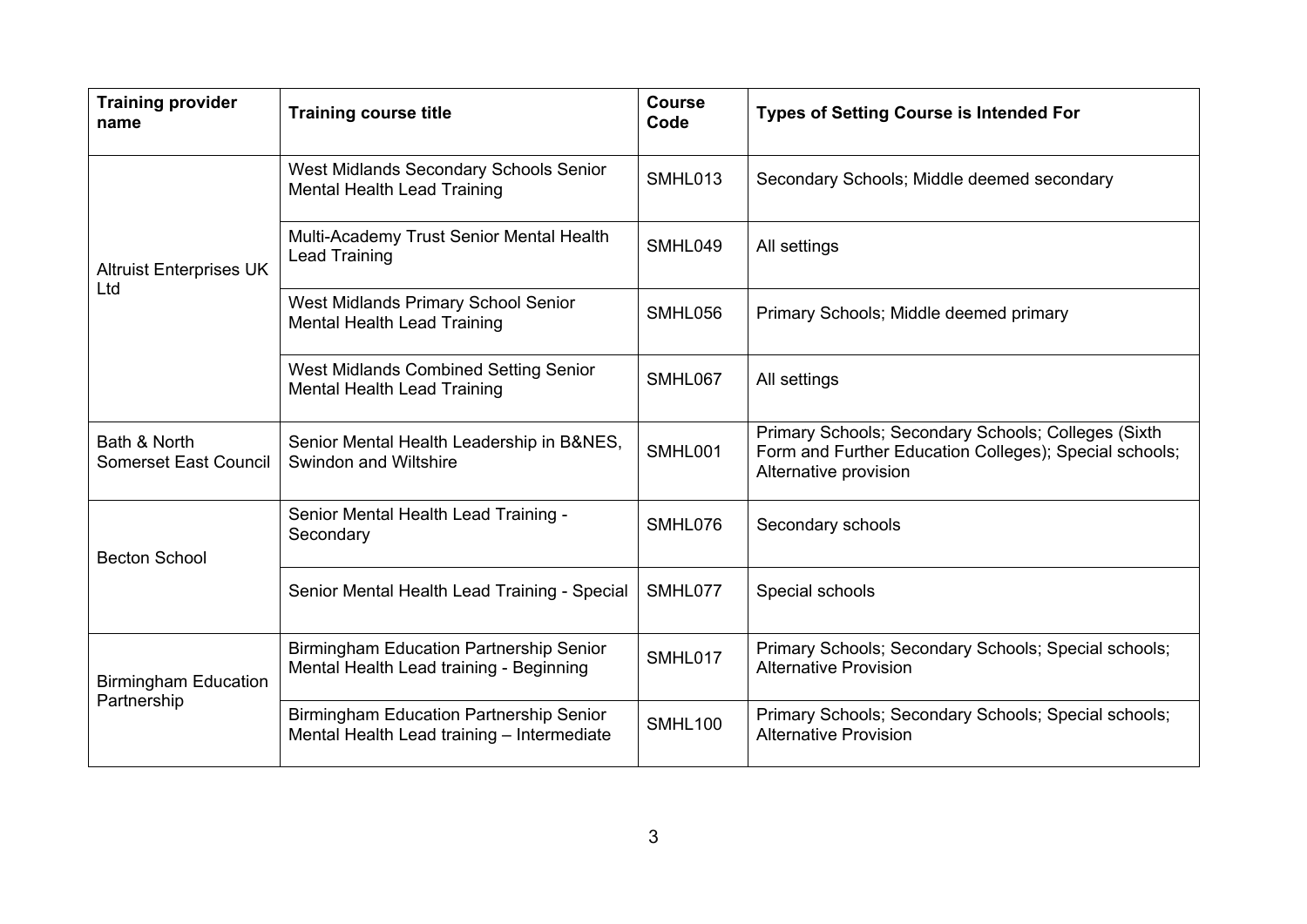| <b>Bounce Forward</b>                                                          | <b>Mental Health Elevated</b>                                                                       | SMHL002        | All settings                                                                                                                                                          |
|--------------------------------------------------------------------------------|-----------------------------------------------------------------------------------------------------|----------------|-----------------------------------------------------------------------------------------------------------------------------------------------------------------------|
| <b>Bradford Local</b><br>Authority                                             | <b>Bradford Local Authority Senior Mental</b><br><b>Health Lead Training</b>                        | SMHL003        | All settings                                                                                                                                                          |
| <b>Brightcore</b><br>Consultancy                                               | Designated Senior Mental Health Lead<br><b>Training and Certificate</b>                             | SMHL018        | Primary Schools; Secondary Schools; Colleges (Sixth<br>Form and Further Education Colleges); Middle deemed<br>primary; Middle deemed secondary; Alternative Provision |
| Carnegie Centre of<br><b>Excellence for Mental</b><br><b>Health in Schools</b> | Establishing a Whole School Approach as<br>Senior Mental Health Lead                                | SMHL021        | All settings                                                                                                                                                          |
|                                                                                | Developing an in-depth whole school<br>approach as senior mental health lead                        | SMHL022        | All settings                                                                                                                                                          |
|                                                                                | Embedding a Strategic Approach as Senior<br><b>Mental Health Lead</b>                               | SMHL023        | All settings                                                                                                                                                          |
|                                                                                | School Mental Health Specialist PG Diploma                                                          | SMHL024        | All settings                                                                                                                                                          |
|                                                                                | Post Graduate Certificate in School<br>Leadership of Mental Health                                  | SMHL025        | Primary Schools; Secondary Schools; Colleges (Sixth<br>Form and Further Education Colleges); Middle deemed<br>primary; Middle deemed secondary; Special schools       |
|                                                                                | Masters in School Leadership of Mental<br>Health                                                    | SMHL026        | All settings                                                                                                                                                          |
| <b>Catalyst Psychology</b><br><b>Community Interest</b><br>Company             | The Well-Being Chartermark: a whole school<br>approach to improving mental health and<br>well-being | <b>SMHL109</b> | All settings                                                                                                                                                          |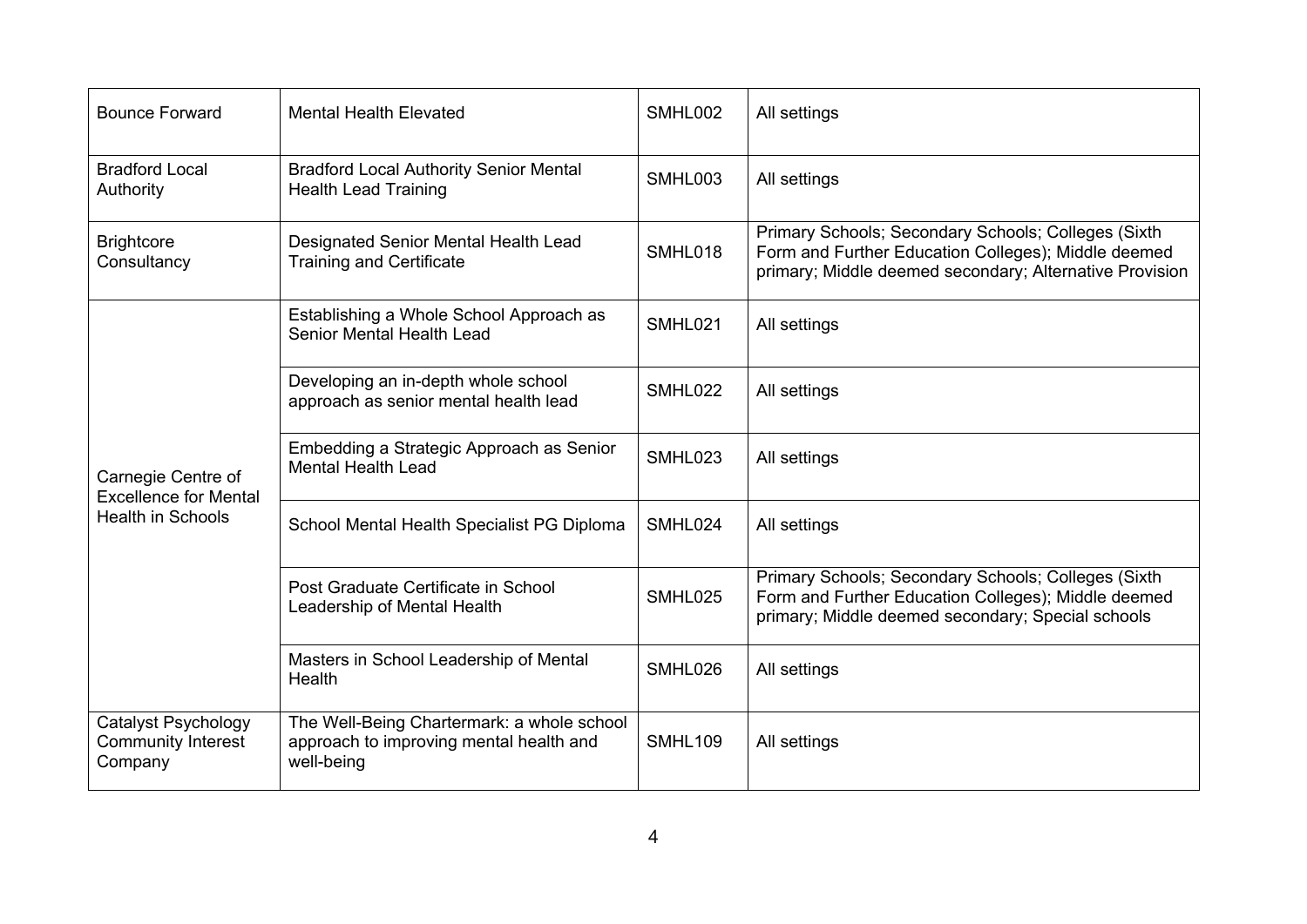| Changing Minds UK                                                                          | Designated Senior Mental Health Leads<br>Training: Psychologically Informed and<br><b>Responsive Education</b> | SMHL <sub>120</sub> | All settings                                                                                                                           |
|--------------------------------------------------------------------------------------------|----------------------------------------------------------------------------------------------------------------|---------------------|----------------------------------------------------------------------------------------------------------------------------------------|
| <b>Charlie Waller</b><br>Institute, The<br>University of Reading<br>& Charlie Waller Trust | Mental Health Leadership in Education<br>Settings (SMHL Training)                                              | SMHL075             | All settings                                                                                                                           |
| City of Wolverhampton<br><b>Council: Educational</b><br><b>Psychology Service</b>          | Leading Mental Health in Schools Award                                                                         | SMHL078             | Primary Schools; Secondary Schools; Colleges (Sixth<br>Form and Further Education Colleges); Special schools;<br>Alternative Provision |
| Compass - Services to<br>Improve Health &<br>Wellbeing                                     | A practical introduction to implementing a<br>whole school approach                                            | SMHL035             | All settings                                                                                                                           |
|                                                                                            | A practical introduction to implementing the<br>whole school approach - Face to face                           | SMHL122             | All settings                                                                                                                           |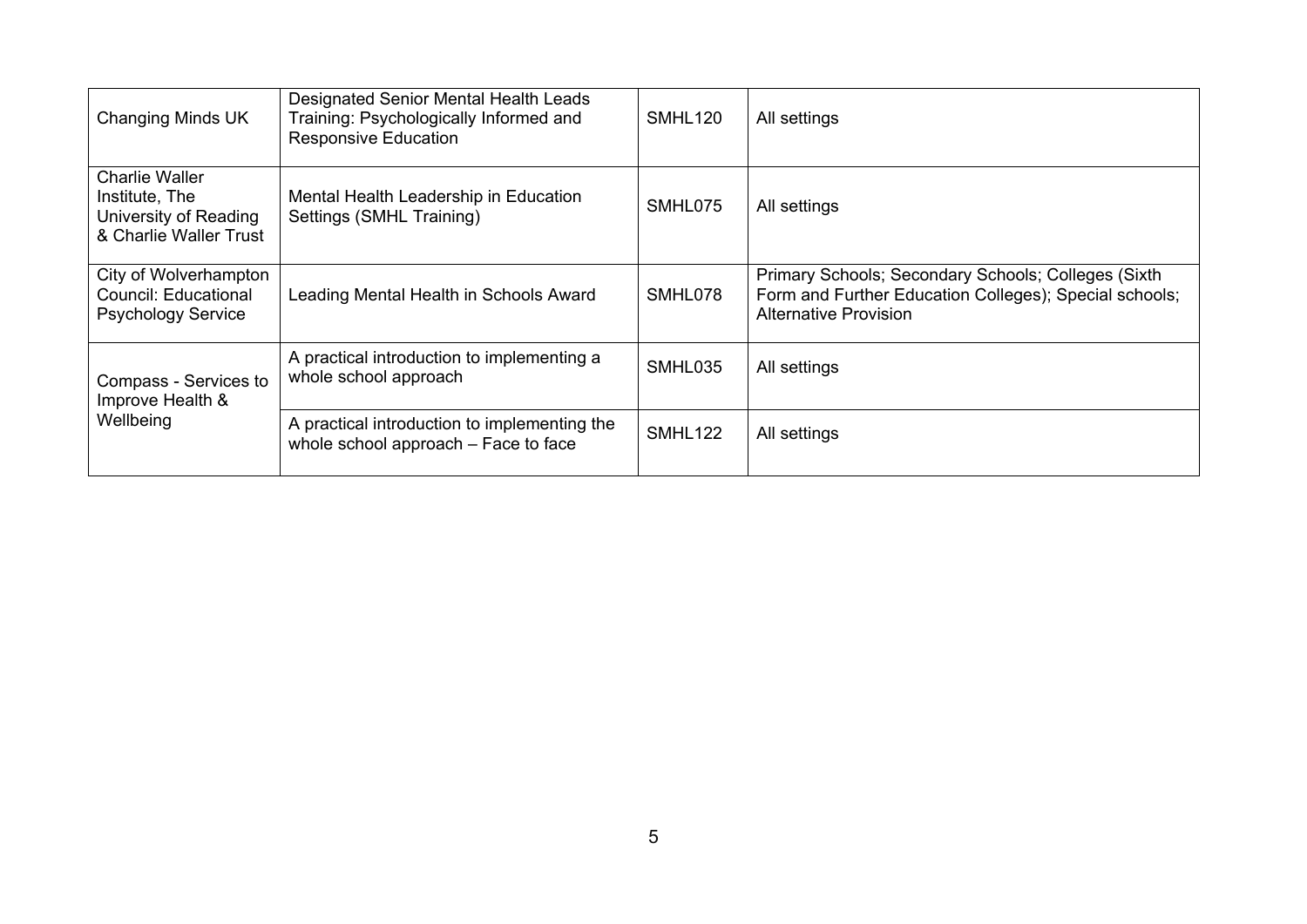|                                                                                | New to the Role of the Senior Mental Health<br>Lead: Delivering a Whole School Approach<br>(online)       | SMHL055 | All settings                                                                          |
|--------------------------------------------------------------------------------|-----------------------------------------------------------------------------------------------------------|---------|---------------------------------------------------------------------------------------|
| <b>Creative Education</b>                                                      | New to the Role of the Senior Mental Health<br>Lead: Delivering a Whole School Approach<br>(Face to face) | SMHL072 | All settings                                                                          |
|                                                                                | Developing the Role of the Senior Mental<br>Health Lead: Extending the Whole School<br>Approach           | SMHL073 | All settings                                                                          |
| Dragonfly: Impact<br><b>Education Ltd</b>                                      | Dragonfly Connect: Senior Mental Health<br>Lead Training & Membership                                     | SMHL085 | All settings                                                                          |
| Durham Children and<br><b>Young People Mental</b><br><b>Health Partnership</b> | Senior Mental Health Lead Training                                                                        | SMHL074 | All settings                                                                          |
| <b>East Sussex County</b><br>Council (ISEND)                                   | <b>MH Leads Training</b>                                                                                  | SMHL061 | All settings                                                                          |
| EdPsychEd Ltd                                                                  | $RISE +$                                                                                                  | SMHL011 | Primary Schools; Middle deemed primary; Special<br>schools; Alternative Provision     |
| <b>Educate to Flourish</b><br><b>CIC</b>                                       | Staff Development: Supporting your own,<br>your colleagues' and your pupils'/students'<br>wellbeing       | SMHL014 | Primary Schools; Secondary Schools; Middle deemed<br>primary; Middle deemed secondary |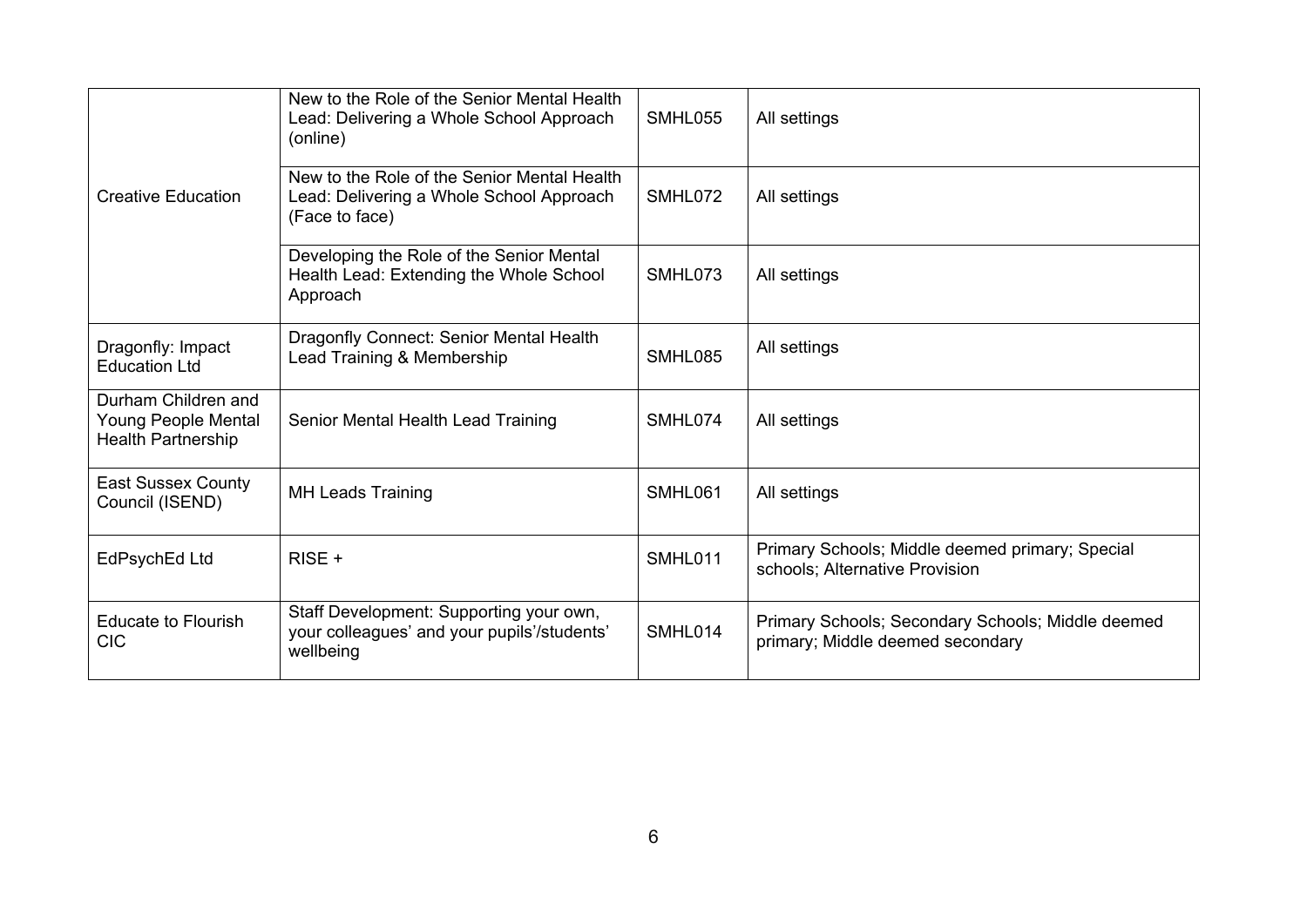|                                                           | The Building Belonging Approach (BBA) To<br>Mental Health (Beginner)                                                   | SMHL086        | All settings                                                                                                 |
|-----------------------------------------------------------|------------------------------------------------------------------------------------------------------------------------|----------------|--------------------------------------------------------------------------------------------------------------|
| <b>Ethical School</b><br>Solutions                        | The Building Belonging Approach (BBA) To<br>Mental Health (Beginner) - Virtual                                         | SMHL095        | All settings                                                                                                 |
|                                                           | The Building Belonging Approach (BBA) To<br>Mental Health (Intermediate)                                               | SMHL087        | All settings                                                                                                 |
| <b>Family Wellness</b><br>Practice                        | Senior Mental health lead training (Beginner)                                                                          | <b>SMHL118</b> | All settings                                                                                                 |
| <b>Headsight Services</b><br>Ltd                          | School mental health leadership programme<br>(intermediate)                                                            | SMHL015        | All settings                                                                                                 |
| Healthy Minds,<br><b>Sheffield CAMHS</b>                  | <b>Healthy Minds Senior Mental Health Leads</b><br><b>Training - National</b>                                          | SMHL040        | All settings                                                                                                 |
| Herefordshire<br>Educational<br><b>Psychology Service</b> | <b>Training for Senior Mental Health Leads</b><br>(SMHLs) in Herefordshire Schools and<br>Colleges: intermediate level | SMHL115        | Primary Schools; Secondary Schools; Colleges; Special<br>Schools; Alternative Provision                      |
| <b>Iheart Principles Ltd</b>                              | iheart Resilience Training Course for School<br>Mental Health Leads (IRTC)                                             | SMHL088        | Primary Schools; Secondary Schools; Middle deemed<br>primary; Middle deemed secondary, Alternative Provision |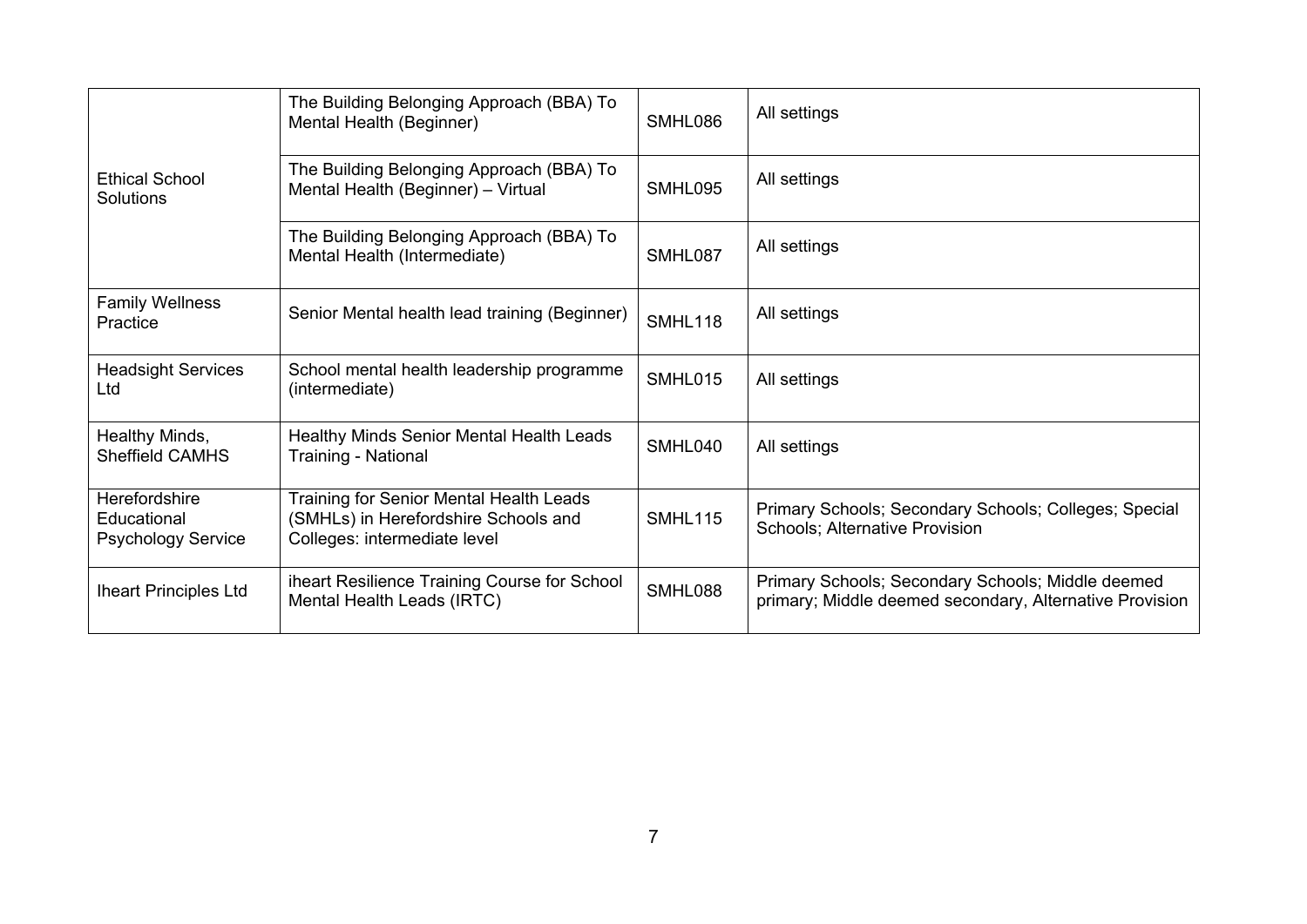|                                                                                 | Implementing a whole school approach to<br>mental health - Beginners course                                                                               | SMHL019        | Primary Schools; Secondary Schools; Middle deemed<br>primary; Middle deemed secondary; Special schools;<br><b>Alternative Provision</b>                         |
|---------------------------------------------------------------------------------|-----------------------------------------------------------------------------------------------------------------------------------------------------------|----------------|-----------------------------------------------------------------------------------------------------------------------------------------------------------------|
|                                                                                 | Implementing a whole school approach to<br>mental health - Intermediate course                                                                            | SMHL054        | Primary Schools; Secondary Schools; Middle deemed<br>primary; Middle deemed secondary; Special schools;<br><b>Alternative Provision</b>                         |
| <b>Innovating Minds</b>                                                         | Advanced course: Implementing a<br>sustainable whole school approach to mental<br>health                                                                  | SMHL080        | Primary Schools; Secondary Schools; Middle deemed<br>primary; Middle deemed secondary; Special schools;<br><b>Alternative Provision</b>                         |
|                                                                                 | Senior Mental Health Leads Training:<br>Implementing a Whole School Approach to<br>Mental Health- Beginners Course                                        | <b>SMHL107</b> | Primary Schools; Secondary Schools; Middle Deemed<br>Primary; Middle Deemed Secondary; Special Schools;<br><b>Alternate Provision</b>                           |
|                                                                                 | Senior Mental Health Leads Training:<br>Implementing a Whole School Approach to<br>Mental Health- Intermediate Course                                     | <b>SMHL108</b> | Primary Schools; Secondary Schools; Middle Deemed<br>Primary; Middle Deemed Secondary; Special Schools;<br><b>Alternate Provision</b>                           |
| <b>Islington Mental Health</b><br>and Wellbeing in<br><b>Schools Consortium</b> | Islington senior mental health leads training                                                                                                             | <b>SMHL101</b> | Primary Schools; Secondary Schools; Special Schools                                                                                                             |
| <b>Lancaster University</b>                                                     | Senior mental health lead training for<br>Lancashire schools and colleges: relational<br>and attachment-aware approaches to whole<br>school mental health | SMHL020        | All settings                                                                                                                                                    |
| Leeds Beckett<br>University - Minds<br>Ahead                                    | Masters in School Mental Health Specialist                                                                                                                | SMHL126        | All settings                                                                                                                                                    |
| Leeds City Council:<br>Health & Wellbeing<br>Service                            | Developing a Whole School Approach to<br>Leading Mental Health in your School.                                                                            | SMHL089        | Primary Schools; Secondary Schools; Colleges (Sixth<br>Form and Further Education Colleges); Middle deemed<br>primary; Middle deemed secondary; Special Schools |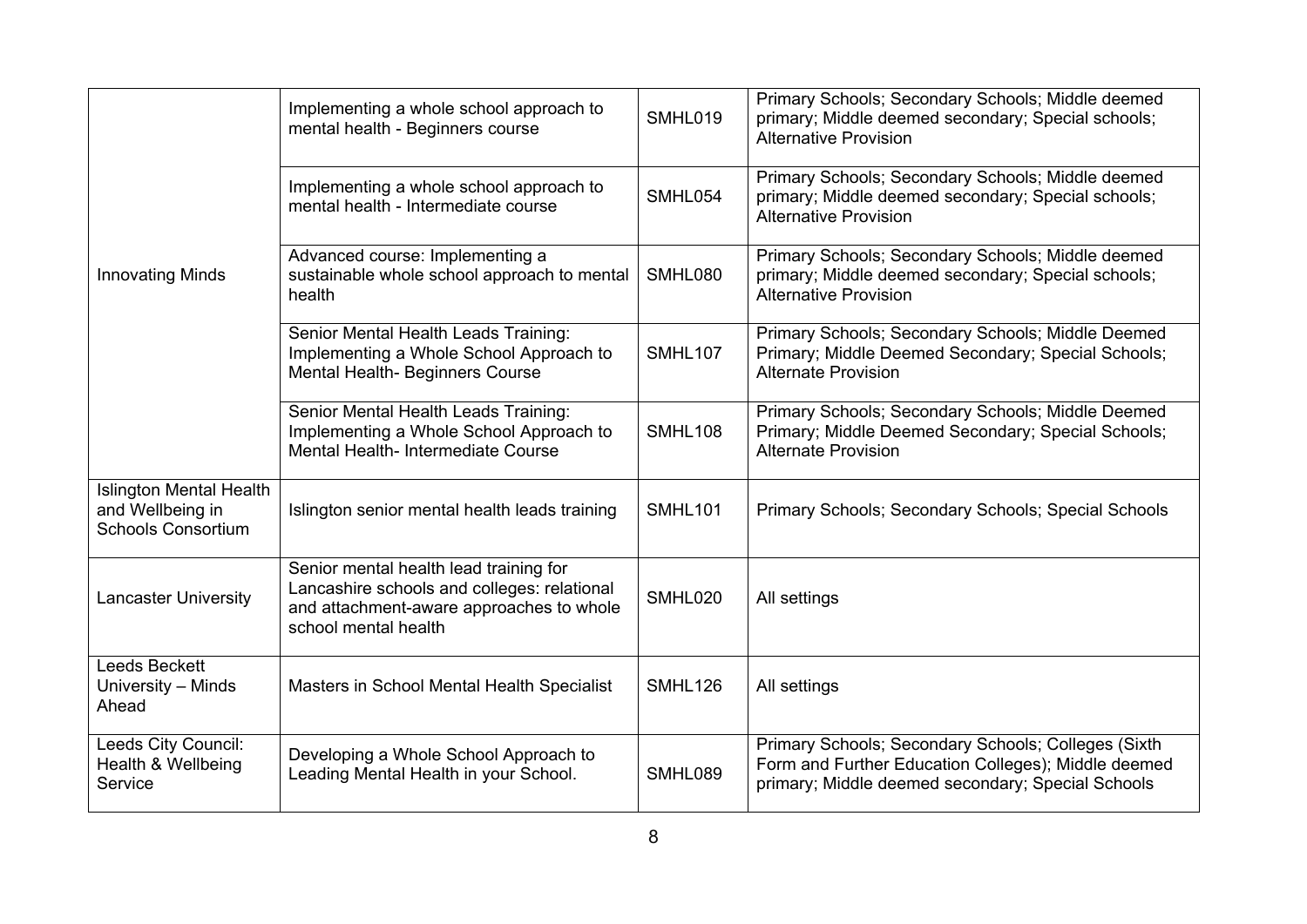| <b>Leeds Trinity</b><br><b>University</b> | Senior Mental Health Lead Training                                                                                                                                         | SMHL116 | Primary Schools; Secondary Schools; Middle Deemed<br>Primary; Middle Deemed Secondary; Alternate Provision |
|-------------------------------------------|----------------------------------------------------------------------------------------------------------------------------------------------------------------------------|---------|------------------------------------------------------------------------------------------------------------|
| Matt Messias Impact<br>Leadership Ltd     | How to plan, implement, and monitor a<br>'whole-school community' approach to<br>embedding a positive culture of mental<br>health & wellbeing                              | SMHL036 | Primary Schools; Secondary Schools; Middle deemed<br>primary; Middle deemed secondary                      |
| <b>Mentally Well Schools</b>              | Mentally Well Schools: Staff Development;<br>Creatingan Ethos and Environment; Working<br>with Parents, Families and Carers-Senior<br>Mental Health Lead Training (Online) | SMHL090 | Primary Schools, Middle Deemed Primary                                                                     |
|                                           | <b>Mentally Well Schools: Senior Mental Health</b><br>Lead Training - All 8 Principles for Whole-<br>School Mental Wellbeing (Online)                                      | SMHL114 | Primary; Middle deemed Primary; Special Schools                                                            |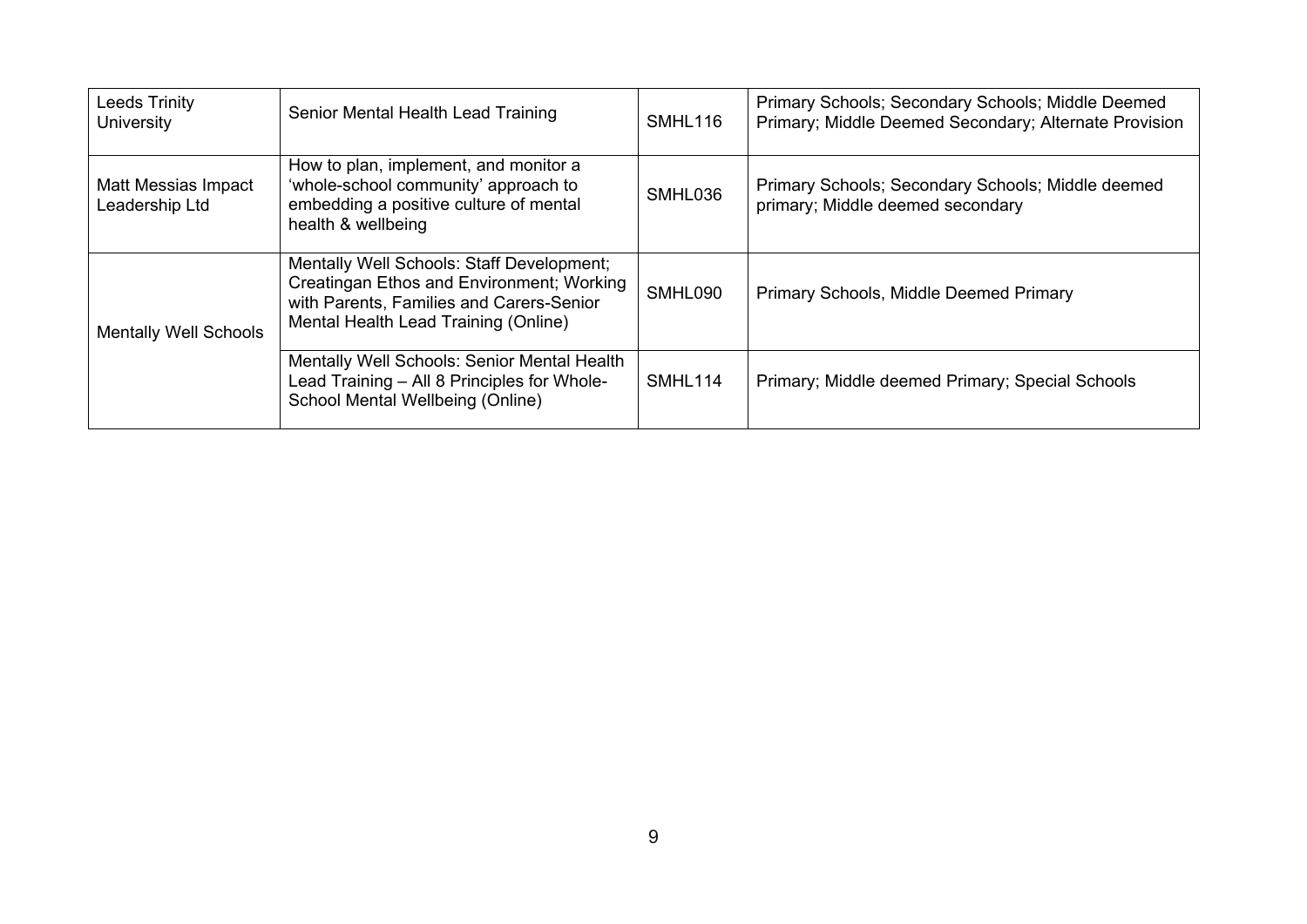|                                    | <b>ROAR Mental Health Lead Whole School</b><br>Approach Training                      | SMHL005        | All settings                                                                                                                                   |
|------------------------------------|---------------------------------------------------------------------------------------|----------------|------------------------------------------------------------------------------------------------------------------------------------------------|
|                                    | ROAR Response to Mental Health in<br><b>Primary Schools</b>                           | SMHL046        | Primary Schools; Middle deemed primary; Special<br>schools                                                                                     |
|                                    | ROAR Response to Mental Health in<br><b>Secondary Schools</b>                         | SMHL047        | Secondary Schools; Colleges (Sixth Form and Further<br>Education Colleges); Middle deemed secondary; Special<br>schools; Alternative Provision |
| Merseyside Youth<br>Association    | <b>ROAR ACEs and Trauma Informed Practice</b><br><b>Education Settings</b>            | SMHL048        | All settings                                                                                                                                   |
|                                    | ROAR Staff Wellbeing and Supervision in<br>Education                                  | SMHL063        | All settings                                                                                                                                   |
|                                    | ROAR response to mental health in the early<br>years                                  | SMHL064        | <b>Primary Schools; Alternative Provision</b>                                                                                                  |
|                                    | ROAR response to mental health for children<br>and young people with additional needs | SMHL065        | All settings                                                                                                                                   |
|                                    | <b>ROAR Mental Health Lead Whole School</b><br>Approach Training                      | SMHL084        | All settings                                                                                                                                   |
| <b>National Education</b><br>Group | Certificate in the Role of the Senior Mental<br><b>Health Lead</b>                    | SMHL079        | All settings                                                                                                                                   |
|                                    | Intermediate Certificate in the Role of the<br><b>Senior Mental Health Lead</b>       | <b>SMHL111</b> | All settings                                                                                                                                   |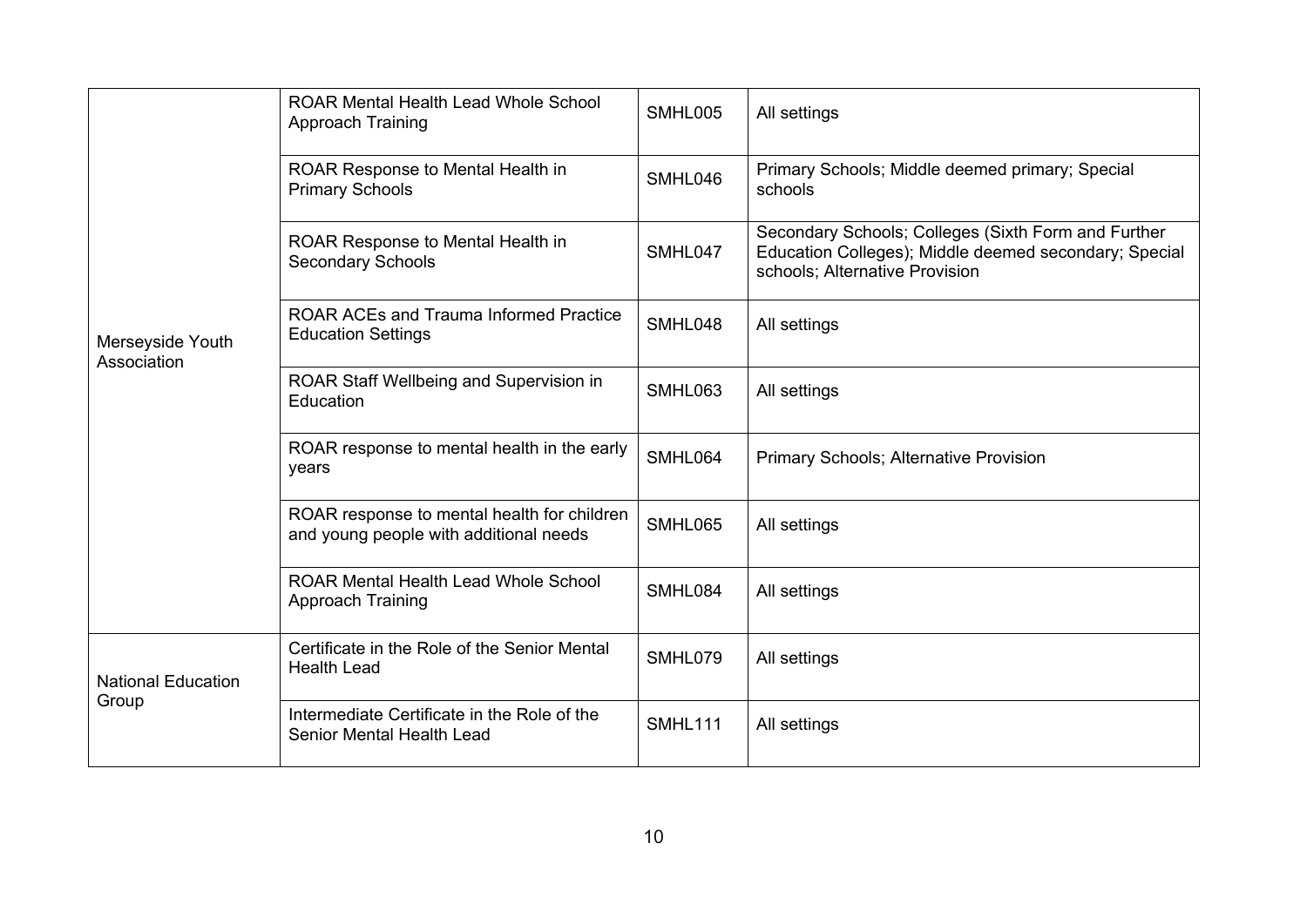| National Network of<br><b>Mental Health Leads</b> | Advanced designated mental health lead                                                                                                                                  | SMHL008        | All settings                 |
|---------------------------------------------------|-------------------------------------------------------------------------------------------------------------------------------------------------------------------------|----------------|------------------------------|
|                                                   | Mental Health Lead Intermediate Course                                                                                                                                  | <b>SMHL110</b> | All settings                 |
| NESSie IN ED CIC                                  | NESSie Foundation in Mental health                                                                                                                                      | SMHL027        | All settings                 |
| Northorpe Hall Child &<br><b>Family Trust</b>     | Getting the Right Support for Children and<br>Young People: Identifying Need, Monitoring<br>Interventions, Targeting Support and Making<br><b>Appropriate Referrals</b> | SMHL028        | All settings                 |
|                                                   | Strategic Leadership for Change: Mental<br>Health and Wellbeing in Schools and<br>Colleges                                                                              | SMHL029        | All settings                 |
|                                                   | A Partnership Approach: Listening to the<br>Voice of Children/Young people, Staff,<br>Families/Carers and Challenging Stigma                                            | SMHL081        | All settings                 |
|                                                   | <b>Creating a Cohesive Environment:</b><br>Promoting Resilience, Respect, Social and<br><b>Emotional Learning and Reducing Stigma</b>                                   | SMHL082        | All settings                 |
| Northumbria University                            | The role of Senior Lead for Mental Health in<br>an Alternative Provision setting                                                                                        | SMHL016        | <b>Alternative Provision</b> |
| NottAlone                                         | Supporting young people's positive mental<br>health across Nottinghamshire and<br>Nottingham City                                                                       | SMHL070        | All settings                 |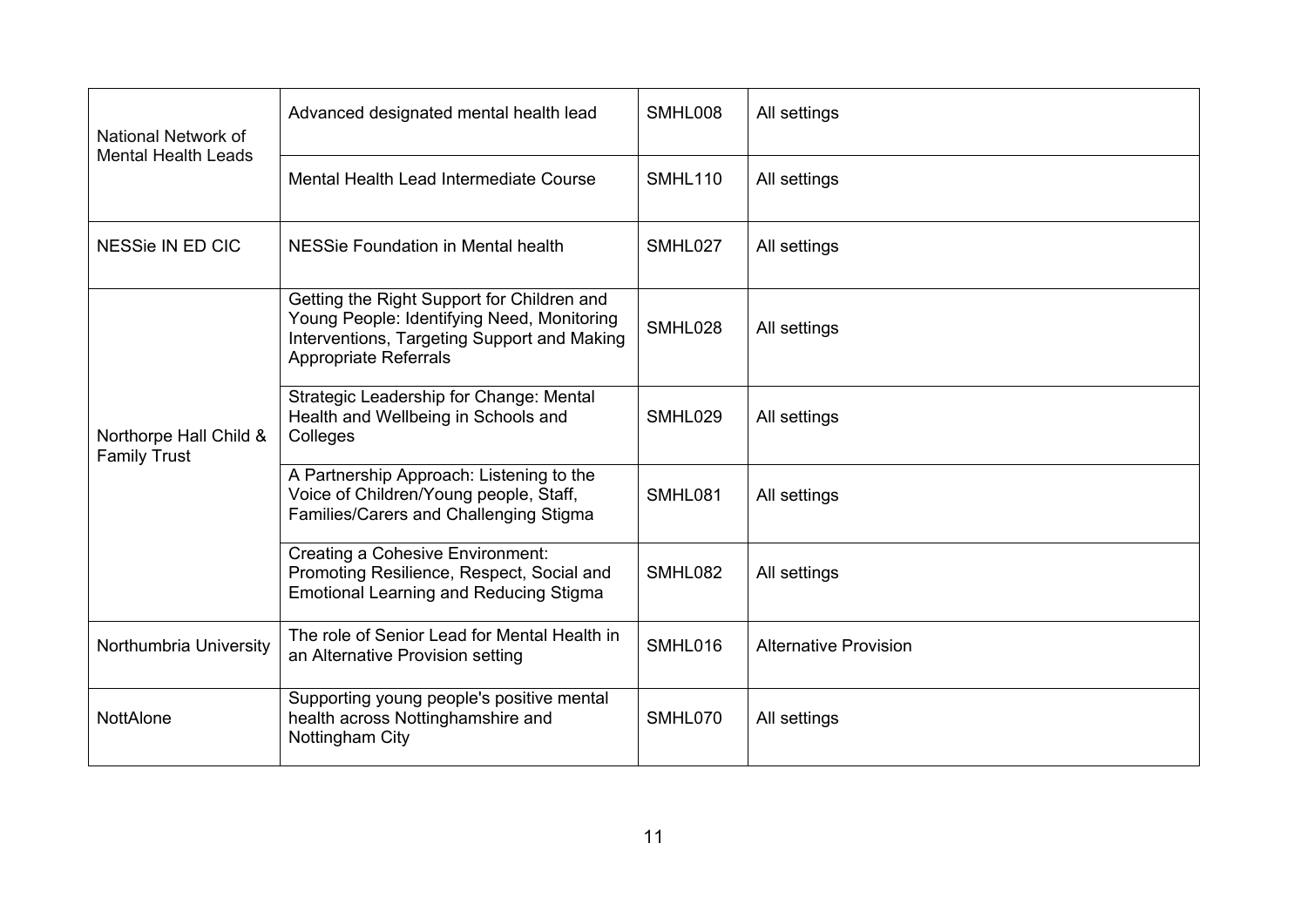| <b>Nurture UK</b>                  | The National Nurturing Schools Programme                                                    | <b>SMHL128</b> | Primary Schools; Secondary Schools, Middle deemed<br>primary, Middle deemed secondary, Special<br><b>Schools, Alternative Provision</b>                               |
|------------------------------------|---------------------------------------------------------------------------------------------|----------------|-----------------------------------------------------------------------------------------------------------------------------------------------------------------------|
|                                    | The Theory and Practice of the Boxall<br><b>Profile®</b>                                    | <b>SMHL129</b> | Primary Schools; Secondary Schools; Colleges; Middle<br>Deemed Primary; Middle Deemed Secondary; Alternate<br>Provision                                               |
| <b>Optimus Education</b>           | Wellbeing Award for Schools / Wellbeing<br>Award for Schools (Special)                      | <b>SMHL125</b> | All settings                                                                                                                                                          |
| Our Time                           | Supporting Children with Parental Mental<br>Illness in Education                            | SMHL098        | All settings                                                                                                                                                          |
| Place2Be                           | Place2Be Senior Mental Health Leads<br>programme                                            | SMHL043        | Primary Schools; Secondary Schools; Colleges (Sixth<br>Form and Further Education Colleges); Middle deemed<br>primary; Middle deemed secondary; Alternative Provision |
|                                    | Senior Mental Health Lead Training                                                          | SMHL083        | All settings                                                                                                                                                          |
| Progressive Minds<br>Associate Ltd | Senior Mental Health Lead Training<br>(Advanced) - Strategic Leadership                     | SMHL099        | All settings                                                                                                                                                          |
|                                    | Senior Mental Health Lead Training<br>(Intermediate) -Developing a whole school<br>approach | SMHL102        | All settings                                                                                                                                                          |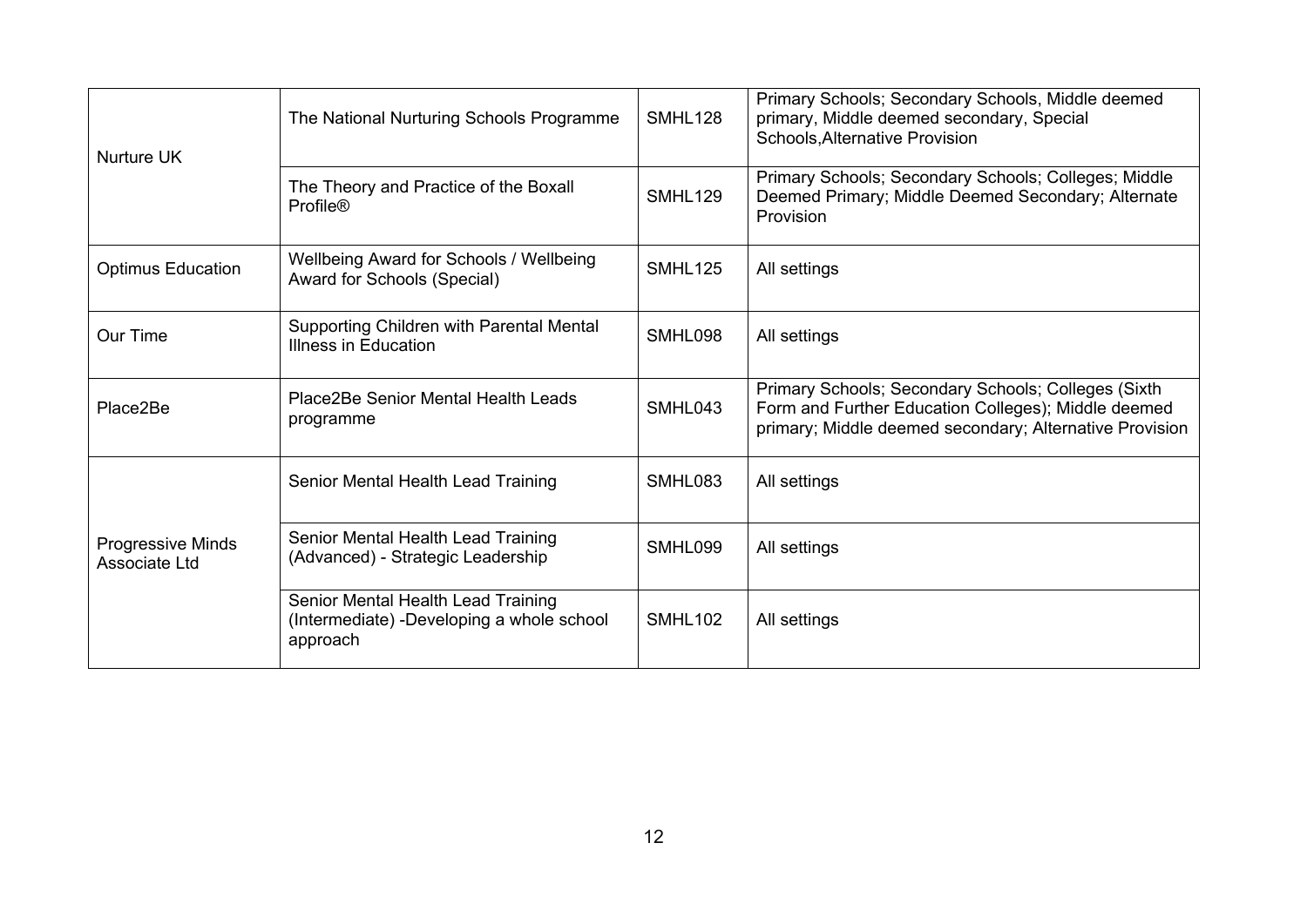|                                                                 | Senior Mental Health Leadership Certificate<br>(In person)                 | SMHL037        | All settings        |
|-----------------------------------------------------------------|----------------------------------------------------------------------------|----------------|---------------------|
| <b>Real Training</b>                                            | Senior Mental Health Leadership Certificate<br>(Online)                    | SMHL038        | All settings        |
|                                                                 | Senior Mental Health Leadership - Advanced<br>Award                        | SMHL039        | All settings        |
| <b>Redbridge Educational</b><br><b>Wellbeing Team</b><br>(REWT) | Senior Mental Health Lead Training -<br>Intermediate                       | <b>SMHL112</b> | All settings        |
| <b>Restorative Thinking</b>                                     | <b>Fostering Restorative Practice in Schools</b>                           | SMHL097        | <b>All Settings</b> |
| Safe4Schools Ltd                                                | The School Mental Health Lead Role - A<br>course for staff new to the role | SMHL091        | All settings        |
|                                                                 | School Mental Health Leads - Intermediate<br>Course for Staff              | SMHL104        | All settings        |
| Sarah Henry<br>Safeguarding<br><b>Consultancy Ltd</b>           | Introduction to the role of Senior Mental<br><b>Health Lead</b>            | SMHL092        | All settings        |
| <b>SCCU Group</b>                                               | Designated Mental Health Lead Training<br>(Intermediate)                   | <b>SMHL124</b> | All settings        |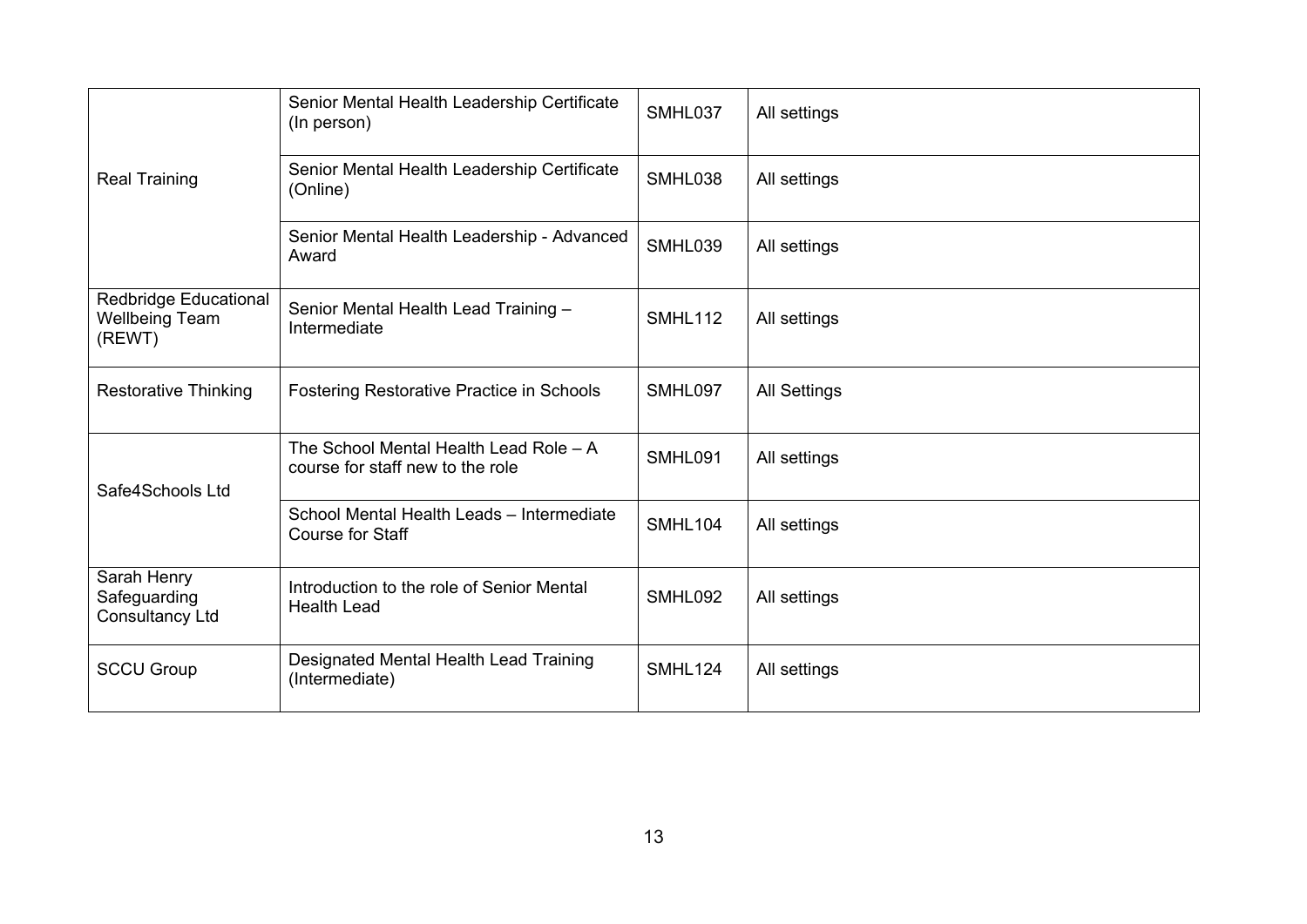| <b>Somerset Educational</b><br><b>Psychology Service</b> | Somerset Senior Mental Health Lead<br>Training Course: 2 Day Beginner Course                               | SMHL034        | All settings                                                                                                                            |
|----------------------------------------------------------|------------------------------------------------------------------------------------------------------------|----------------|-----------------------------------------------------------------------------------------------------------------------------------------|
|                                                          | Somerset Senior Mental Health Lead<br>Training Course: 2 Day Intermediate Course                           | SMHL041        | All settings                                                                                                                            |
| Success in Schools                                       | Understanding and implementing the role of<br>senior mental health lead                                    | <b>SMHL105</b> | Primary Schools; Secondary Schools; Middle deemed<br>primary; Middle deemed secondary; Special schools;<br><b>Alternative Provision</b> |
| Take Your Marks Ltd                                      | Senior Mental Health Lead Training                                                                         | <b>SMHI117</b> | Primary Schools; Secondary Schools; Middle Deemed<br>Primary; Middle Deemed Secondary; Special Schools                                  |
| Teaching & Training<br><b>Courses Ltd</b>                | Senior Mental Health Leadership (advanced)                                                                 | SMHL044        | Colleges (Sixth Form and Further Education Colleges)                                                                                    |
|                                                          | Senior Mental Health Leadership (expert)                                                                   | SMHL066        | Colleges                                                                                                                                |
| <b>Teach Well Toolkit Ltd</b>                            | Senior Mental Health Lead in Schools                                                                       | SMHL093        | All settings                                                                                                                            |
| Terapia                                                  | Developing, Implementing and Sustaining a<br><b>Positive Mental Health Whole</b><br>School/College Culture | SMHL012        | All settings                                                                                                                            |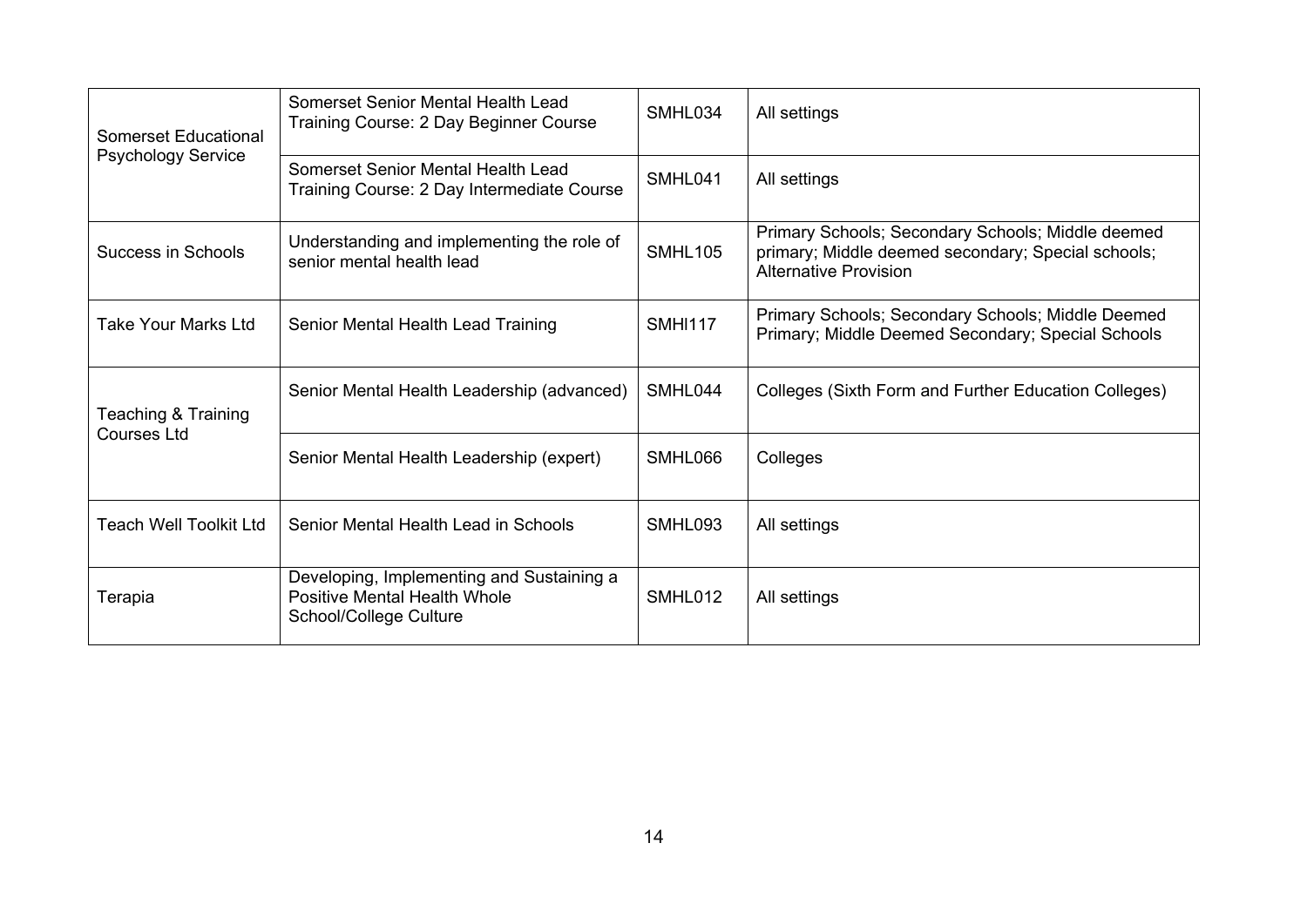| The Anna Freud<br><b>National Centre for</b><br><b>Children &amp; Families</b> | Senior mental health lead training - a<br>community-wide approach to improving<br>mental health outcomes in your school or FE<br>college (online)         | SMHL004        | Primary Schools; Secondary Schools; Colleges; Middle<br>deemed primary; Middle deemed secondary; Alternative<br>Provision |
|--------------------------------------------------------------------------------|-----------------------------------------------------------------------------------------------------------------------------------------------------------|----------------|---------------------------------------------------------------------------------------------------------------------------|
|                                                                                | Senior mental health lead training $-$ a<br>community-wide approach to improving<br>mental health outcomes in your school or FE<br>college (face to face) | <b>SMHL130</b> | Primary Schools; Secondary Schools; Colleges; Middle<br>Deemed Primary; Middle Deemed Secondary; Alternate<br>Provision   |
| The Child Psychology<br>Service CIC                                            | Senior Mental Health Lead Training for<br>Beginners: A Practical Approach to<br>Implementing the Whole School Approach                                    | SMHL094        | All settings                                                                                                              |
| The Safeguarding<br>Alliance                                                   | Designated Mental Health and Wellbeing<br>Lead - Beginner                                                                                                 | SMHL062        | All settings                                                                                                              |
| The Shaw Trust<br>Limited                                                      | <b>Training for Building Resilient Whole School</b><br>and College Communities                                                                            | <b>SMHL119</b> | Secondary Schools, Colleges                                                                                               |
| The Tavistock &<br>Portman NHS<br><b>Foundation Trust</b>                      | Senior Mental Health Lead Training:<br>Developing and Embedding a Whole School<br>Approach                                                                | <b>SMHL113</b> | All settings                                                                                                              |
| Thompson Team (TT)                                                             | Senior Mental Health Lead Training - Face to<br>Face                                                                                                      | SMHL059        | Primary Schools; Secondary Schools; Middle deemed<br>primary; Middle deemed secondary; Alternative Provision              |
|                                                                                | Senior Mental Health Lead Training - Online                                                                                                               | SMHL060        | Primary Schools; Secondary Schools; Middle deemed<br>primary; Middle deemed secondary; Alternative Provision              |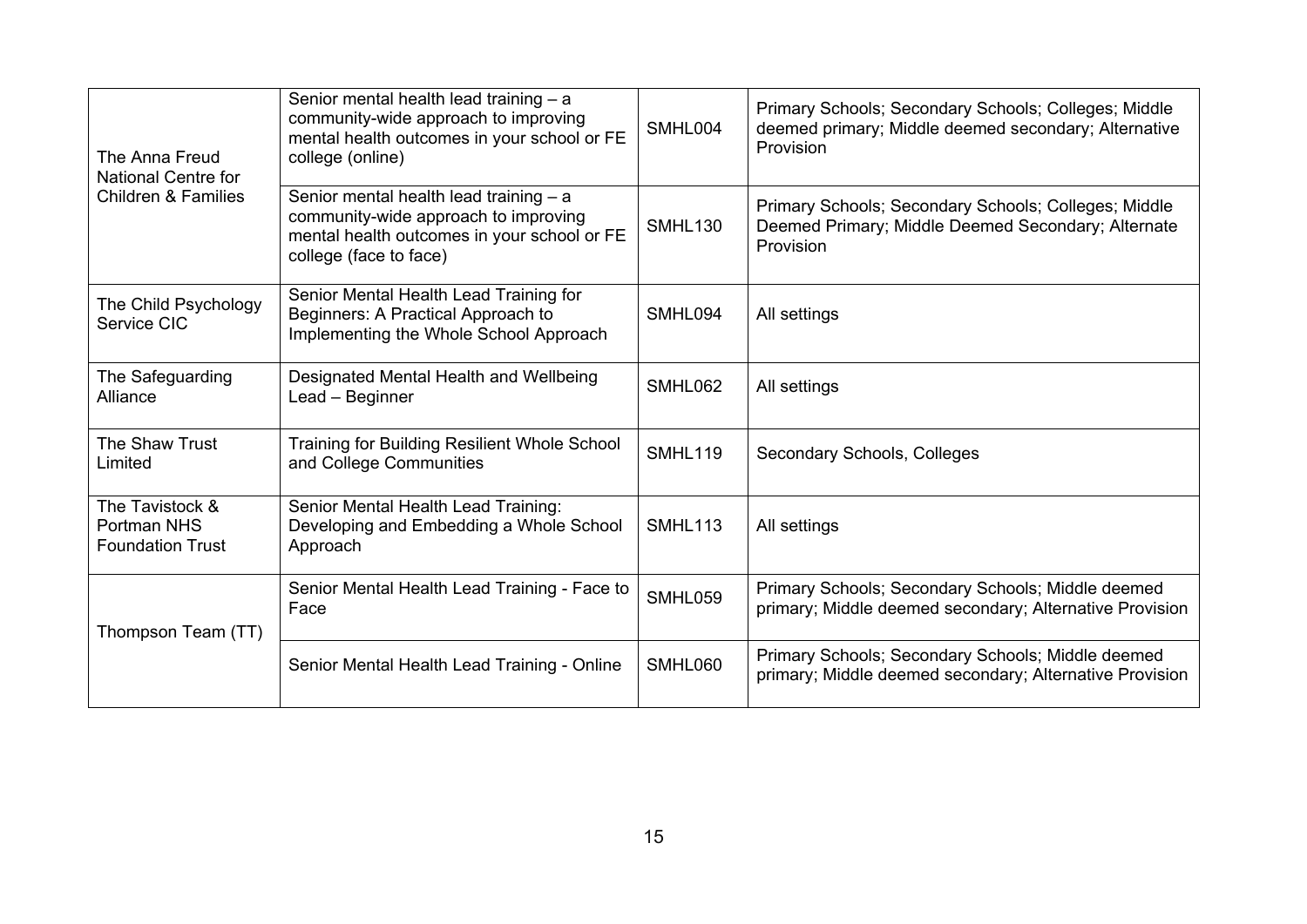| Three Eggs Training<br>Ltd                   | Supporting the mental health of adults<br>working in educational settings to establish a<br>wholeschool or college positive mental<br>health culture (face-to-face) | SMHL050 | <b>Primary and Secondary Schools</b>          |
|----------------------------------------------|---------------------------------------------------------------------------------------------------------------------------------------------------------------------|---------|-----------------------------------------------|
|                                              | Supporting the mental health of adults<br>working in educational settings to establish a<br>wholeschool or college positive mental<br>health culture (virtual)      | SMHL051 | <b>Primary and Secondary Schools</b>          |
|                                              | Supporting the mental health of adults<br>working in educational settings to establish a<br>wholeschool or college positive mental<br>health culture (face-to-face) | SMHL052 | <b>Primary and Secondary Schools</b>          |
|                                              | Supporting the mental health of adults<br>working in educational settings to establish a<br>wholeschool or college positive mental<br>health culture (virtual)      | SMHL053 | <b>Primary and Secondary Schools</b>          |
| Thrive Approach                              | A Strategic Approach to Whole-School<br><b>Emotional Health and Wellbeing (Certificate</b><br>for Designated Senior Mental Health Leads<br>in Schools and Colleges) | SMHL068 | All settings                                  |
| <b>TPC Therapy Ltd</b>                       | The Therapeutic School Award                                                                                                                                        | SMHL007 | <b>Primary Schools; Alternative Provision</b> |
| <b>Trauma Informed</b><br>Schools UK (TISUK) | Certificate in Child and Adolescent mental<br>Health for Designated Senior Mental Health<br>Leads (policy, practice and leadership)                                 | SMHL010 | All settings                                  |